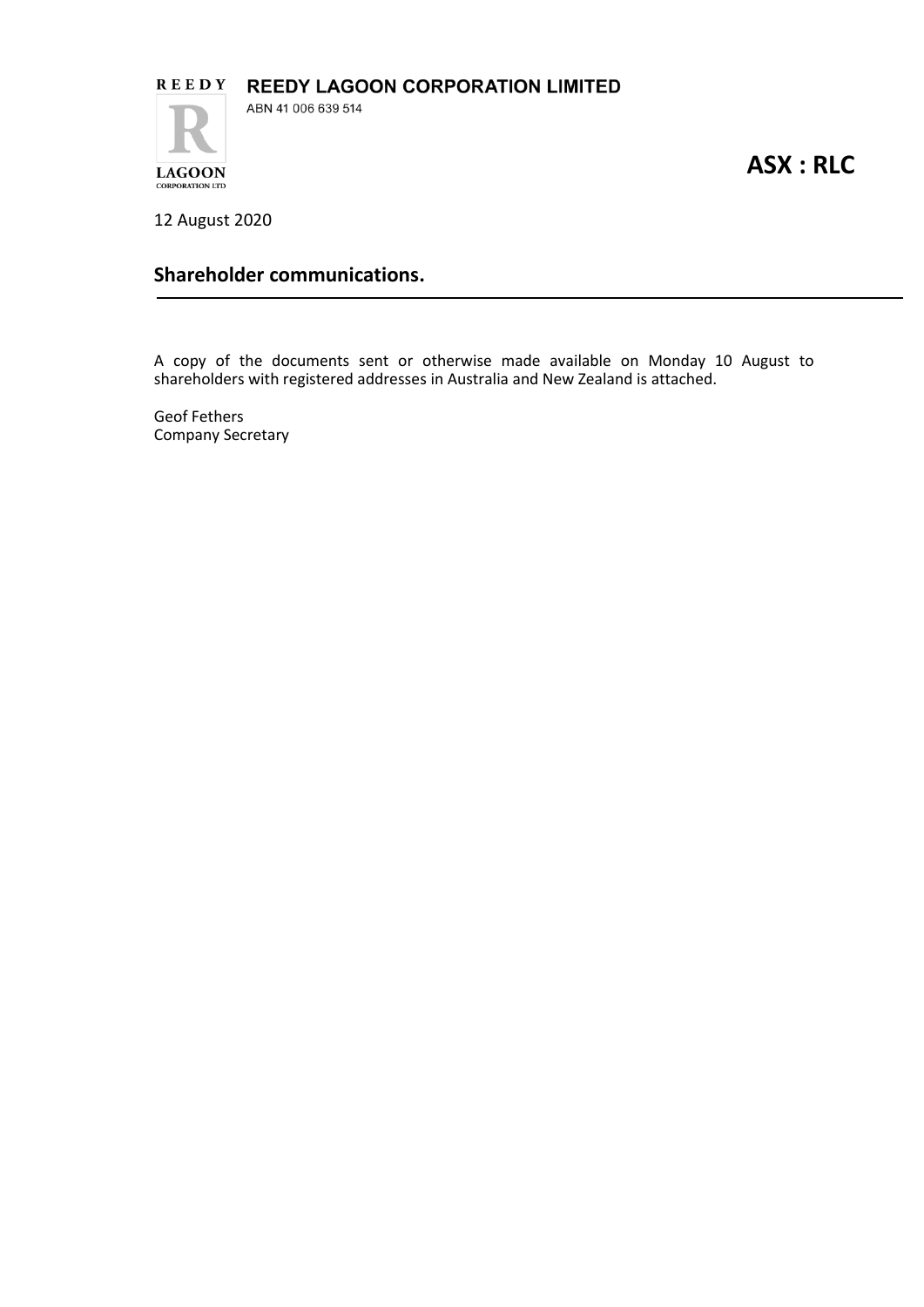

# **Offer Booklet**

1 for 4 non-renounceable pro rata rights issue of Reedy Lagoon Corporation Limited ordinary shares and related offer for additional ordinary shares at an offer price of 1 cent per ordinary share, closing 5.00pm AEST Friday 21 August 2020.

# **This Information is important and requires your immediate attention.**

This is an important document which is accompanied by an Acceptance Form and both should be read in their entirety. Please contact your professional adviser if you have any queries.

Date: 31 July 2020

**Issuer**  Reedy Lagoon Corporation Limited ACN 006 639 514 Level 18, 530 Collins Street Melbourne VIC 3000 www.reedylagoon.com.au

**Registry**  Link Market Services Pty Ltd Tower 4, 727 Collins Street Melbourne VIC 3008

**NOT FOR DISTRIBUTION OR RELEASE IN THE UNITED STATES**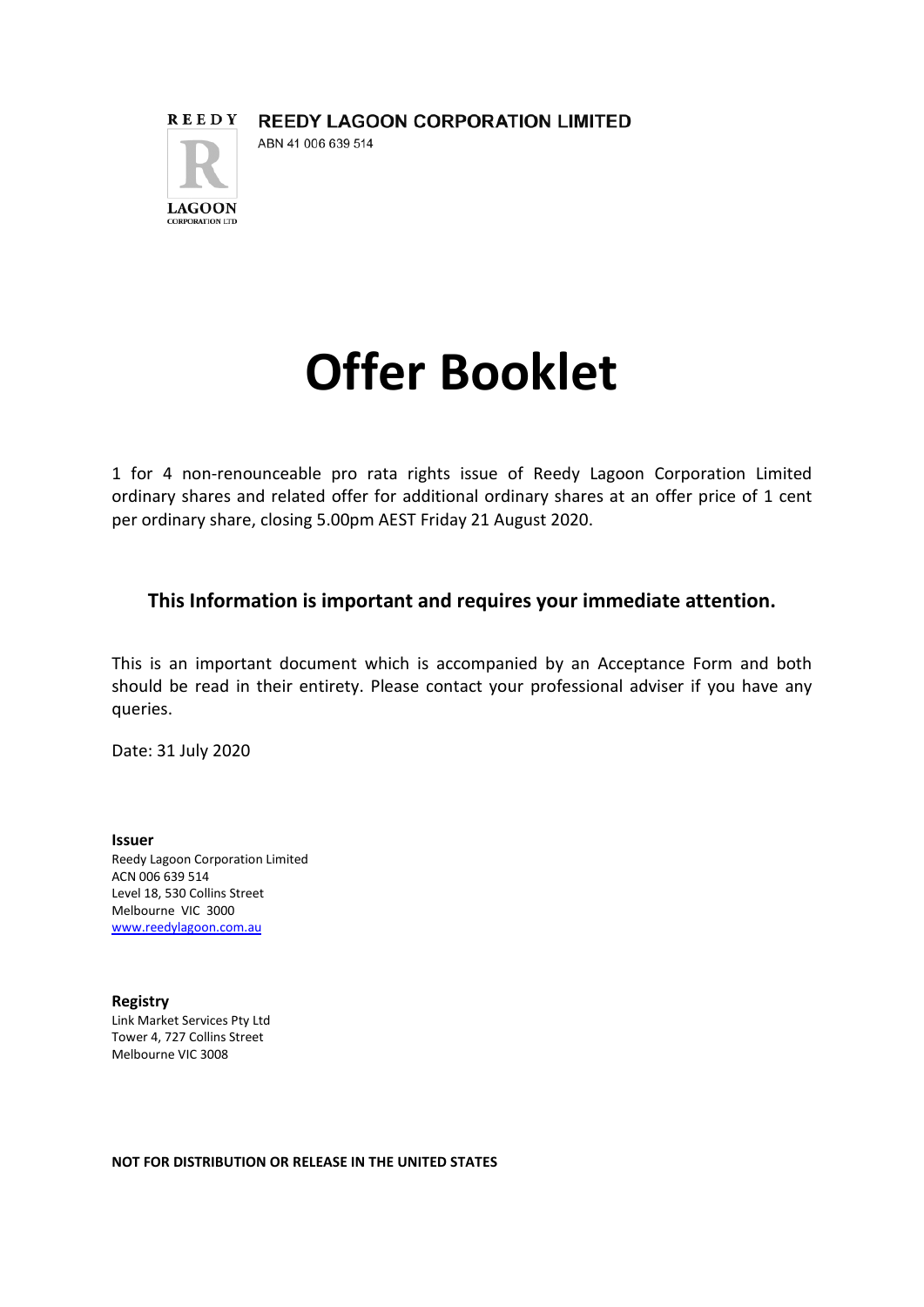# **CONTENTS**

| Chairman's letter                        | $\mathbf{1}$   |
|------------------------------------------|----------------|
| Key dates                                | $\overline{2}$ |
| <b>Capital Structure</b>                 | $\overline{2}$ |
| Offer description                        | $\overline{2}$ |
| Purpose of fund raising and use of funds | 3              |
| <b>Offer Price</b>                       | $\overline{4}$ |
| <b>Key Risks</b>                         | $\overline{4}$ |
| How to apply                             | 6              |
| Important information                    | 8              |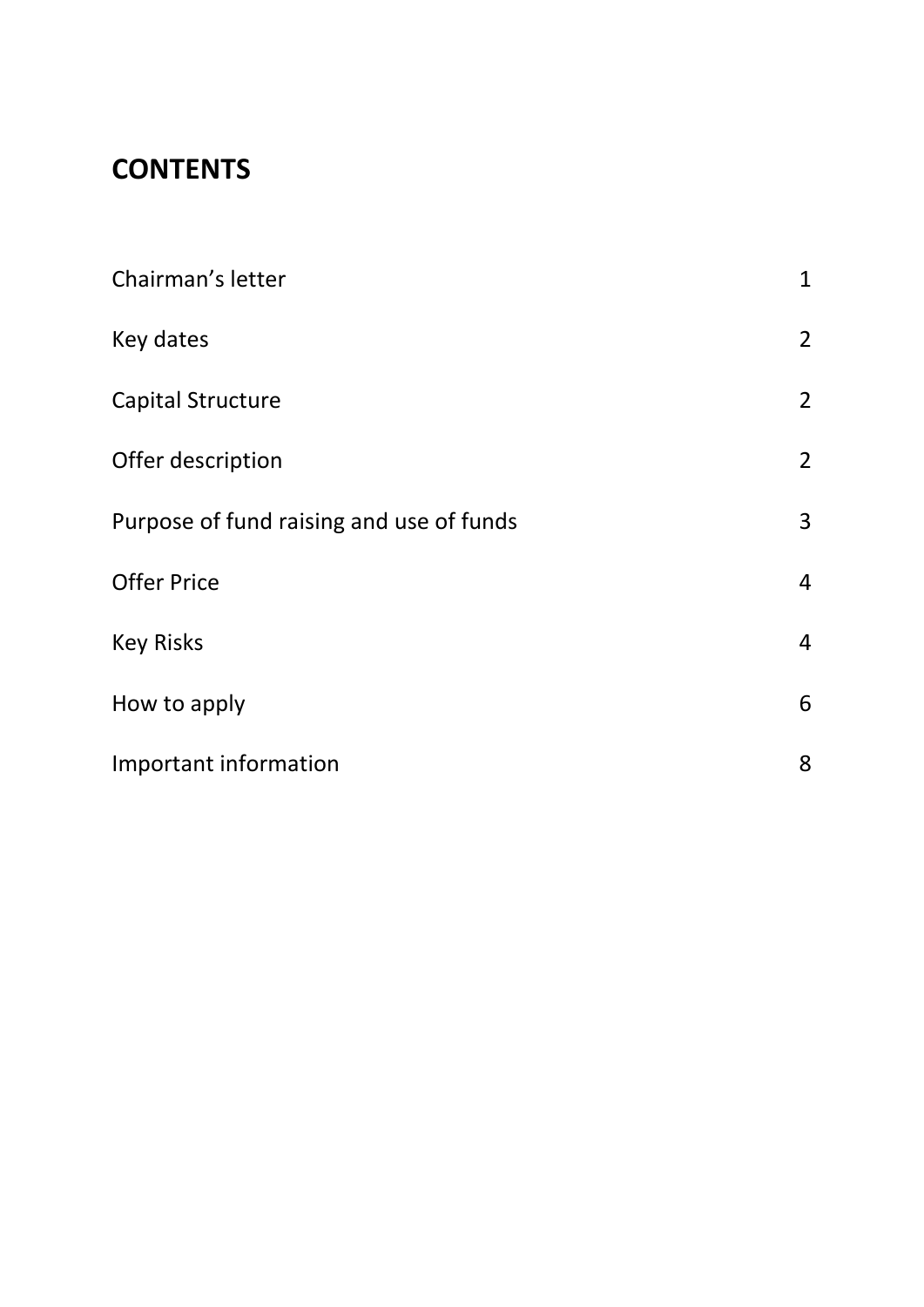**REEDY LAGOON CORPORATION LIMITED** 

ABN 41 006 639 514



Level 18, 530 Collins Street Melbourne, Australia Ph: (03) 8420 6280

Postal Address: P O Box 2236, Richmond VIC 3121

Email: info@reedylagoon.com.au reedylagoon.com.au

Dear Shareholder,

Reedy Lagoon is seeking to raise \$1 million to fund exploration at its gold and iron ore projects, continue its gold project development work, and for working capital.

Details of the Offer are set out in this booklet. It is a non-renounceable pro rata rights offer made to eligible shareholders on a 1 for 4 ordinary RLC shares basis at 1 cent per share together with a related offer under which eligible shareholders can apply for additional ordinary RLC shares at the offer price.

Please read this booklet before responding to this Offer. If you have any questions in respect of this Offer please call the RLC Offer Information Line on 1300 554 474 (within Australia) and +61 1300 554 474 (outside Australia) between 8.30am and 5.30pm (AEST) Monday to Friday or, alternatively, consult your stockbroker, accountant or other professional adviser.

The Managing Director and his related parties intend taking up their full entitlement (8.3 million shares) under the Offer.

On behalf of the Board of RLC, I invite you to consider this investment opportunity and thank you for your ongoing support of the Company.

Yours sincerely

Jonathan Hamer **Chairman Reedy Lagoon Corporation Limited**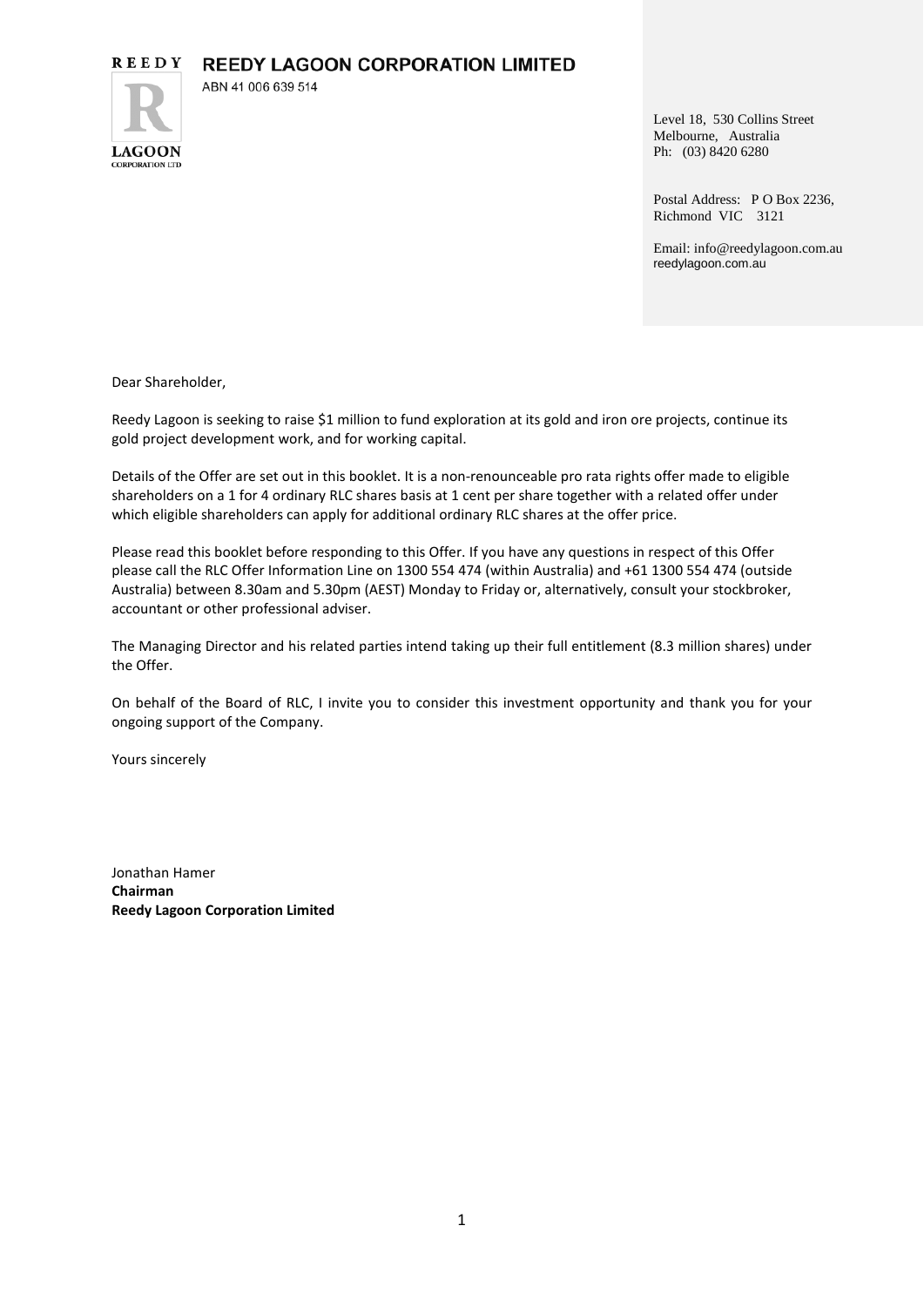# **KEY DATES**

| Announcement of Offer                              | Friday 31 July 2020                 |
|----------------------------------------------------|-------------------------------------|
| Ex Date for Entitlements                           | Tuesday 4 August 2020               |
| Record Date for determining Entitlements           | 7.00pm AEST Wednesday 5 August 2020 |
| Offer opens                                        | Monday 10 August 2020               |
| Offer closes                                       | 5.00pm AEST Friday 21 August 2020   |
| Deferred trading in New Shares commences           | Monday 24 August 2020               |
| Issue of New Shares under the Offer                | Friday 28 August 2020               |
| Despatch of allotment confirmations for New Shares | Monday 31 August 2020               |
| New Shares commence normal trading on ASX          | Monday 31 August 2020               |

*The above timetable is indicative only and subject to change.* 

*Reedy Lagoon Corporation Limited (RLC) reserves the right, subject to the Corporations Act, ASX Listing Rules and other applicable laws to vary the times and dates of the Offer, including extending the Offer or accepting late applications, either generally or in particular cases, without notice.* 

*You cannot, in most circumstances, withdraw your application once it has been accepted. No cooling off rights apply to the Offer.* 

### *Enquiries:*

*If you have any questions, please call the RLC Offer Information Line* on *1300 554 474 (or for callers outside Australia +61 1300 554 474) at any time between 8.30am and 5.30pm (AEST) Monday to Friday during the offer period, or consult your stockbroker, accountant or other professional adviser.*

# **CAPITAL STRUCTURE**

| <b>Holder</b>                                | Cash (§)    | <b>Shares</b> | %     |
|----------------------------------------------|-------------|---------------|-------|
| Current shareholders                         |             | 402,271,710   | 80.0% |
| New Shares (if fully subscribed)             | \$1,003,998 | 100,399,830   | 20.0% |
| At completion of Offer (if fully subscribed) | \$1,003,998 | 502,671,540   |       |

Market cap  $@1$  cent per share : \$5.0 m

# **OFFER DESCRIPTION**

### **Applications for Shares**

RLC is seeking to raise \$1m by the issue of new fully paid ordinary shares in RLC ("**New Shares**").

New Shares are being offered to all Eligible Shareholders (as defined in Section 2 of "Important Information") under a rights issue and a related offer (together, the "**Offer**").

As an Eligible Shareholder, you can apply for any amount of New Shares, but:

• You are only guaranteed to be allocated your Entitlement (the number of New Shares equal to 1 New Share for every 4 RLC ordinary shares held at the Record Date, rounded up to the nearest whole number of New Shares). Your Entitlement will be shown on the personalised Acceptance Form that accompanies this Booklet which has been sent to you; and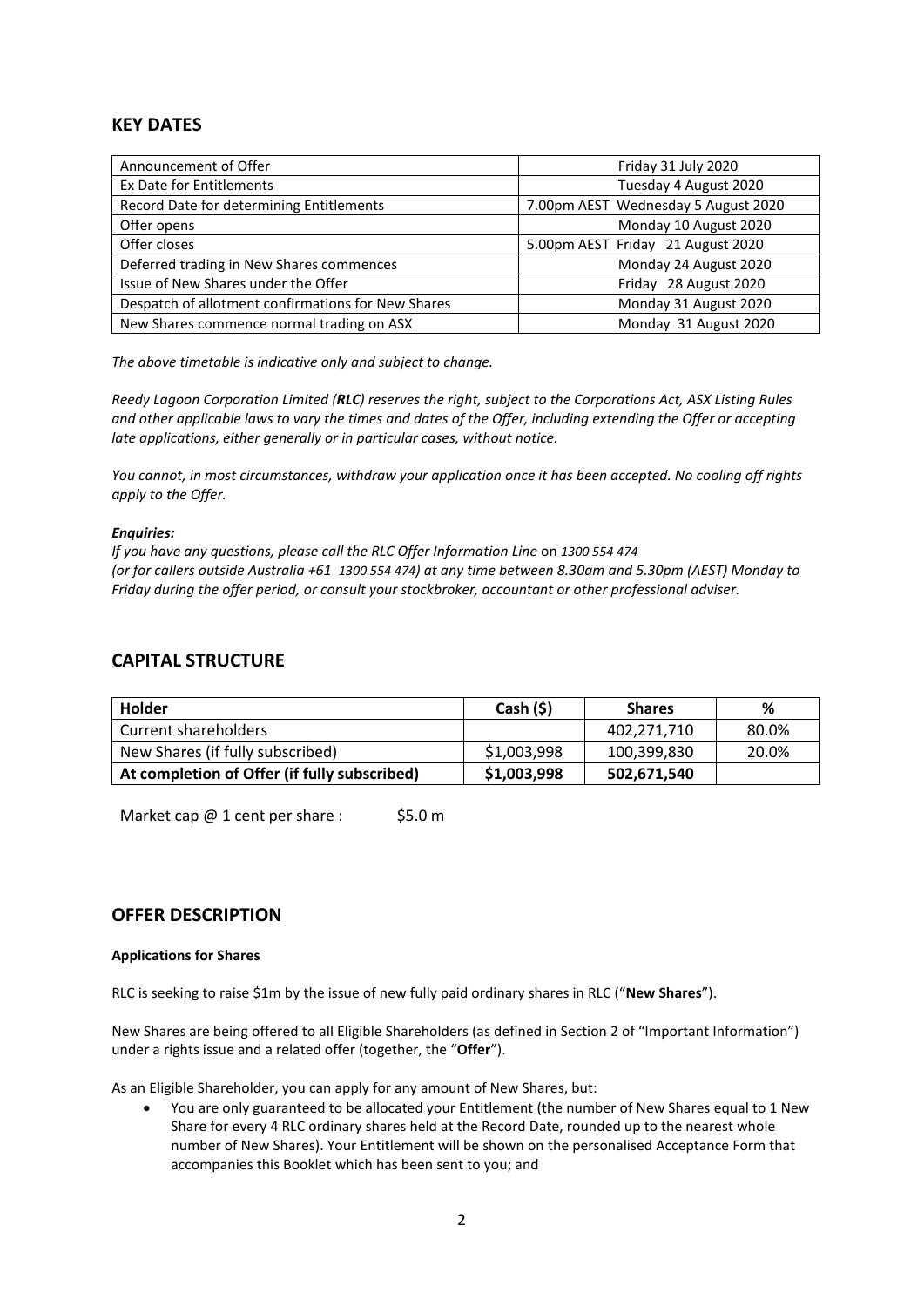- All or some of the New Shares applied for above your Entitlement ("**Additional Shares**") may not be allocated to you where:
	- (a) there are insufficient New Shares available; and/or
	- (b) RLC in its absolute discretion applies an allocation policy or scale back; and/or
	- (c) the Limit on Allocation (see below) applies to you.

Additional Shares will only be available to the extent other Eligible Shareholders do not take up their Entitlements in full. Accordingly there is no assurance that Eligible Shareholders who apply for Additional Shares will be allocated all or any of those Additional Shares. If an application for Additional Shares is not accepted, the surplus application payment will be refunded, without interest, payable to the applicant, on or around 31 August 2020.

*Note: The Entitlement stated on your Acceptance Form may be in excess of your actual Entitlement where, for example, you are holding RLC shares on behalf of a U.S. Person as that term is defined in the U.S. Securities Act of 1933 (as amended).* 

The Offer is only open to Eligible Shareholders and RLC reserves the right to reject any application that it believes comes from a person who is not an Eligible Shareholder.

#### **Non-renounceable**

Entitlements are non-renounceable, and RLC shareholders who do not take up their Entitlements will not receive any payment or value for their Entitlements. Entitlements will not be able to be traded on the ASX or privately transferred. If you do not take up your Entitlement under the Offer, your percentage shareholding in RLC will be diluted.

#### **Not underwritten**

The Offer is not underwritten.

#### **No Minimum**

There is no minimum amount which must be raised before New Shares will be issued.

### **Limit on Allocation**

New Shares acquired under the Offer do not fall within the exception to the 20% limit under the takeovers provisions of the Corporations Act 2001 (item 10 of s. 611). RLC will decline to issue New Shares to a person to the extent that the issue would otherwise result in that person holding more than 20% of the voting power in RLC.

# **PURPOSE OF FUND RAISING AND USE OF FUNDS**

Funds raised will be used to fund exploration at RLC's gold and iron ore projects, continue its gold project development work and for working capital.

In particular RLC has identified gold targets at its Burracoppin project located 260 kilometres east of Perth (refer ASX release 29 July 2020). Exploration planned includes soil sampling and potentially drilling.

Funds for the annual fees payable (US\$42,800) in respect of the Placer Claims located in the USA related to the RLC's Lithium projects have been allocated out of existing funds and this payment will maintain all existing Placer Claims until the end of August 2021.

No part of the capital raised under the Offer will be used to pay Directors any fees in respect of any period prior to announcement of the Offer.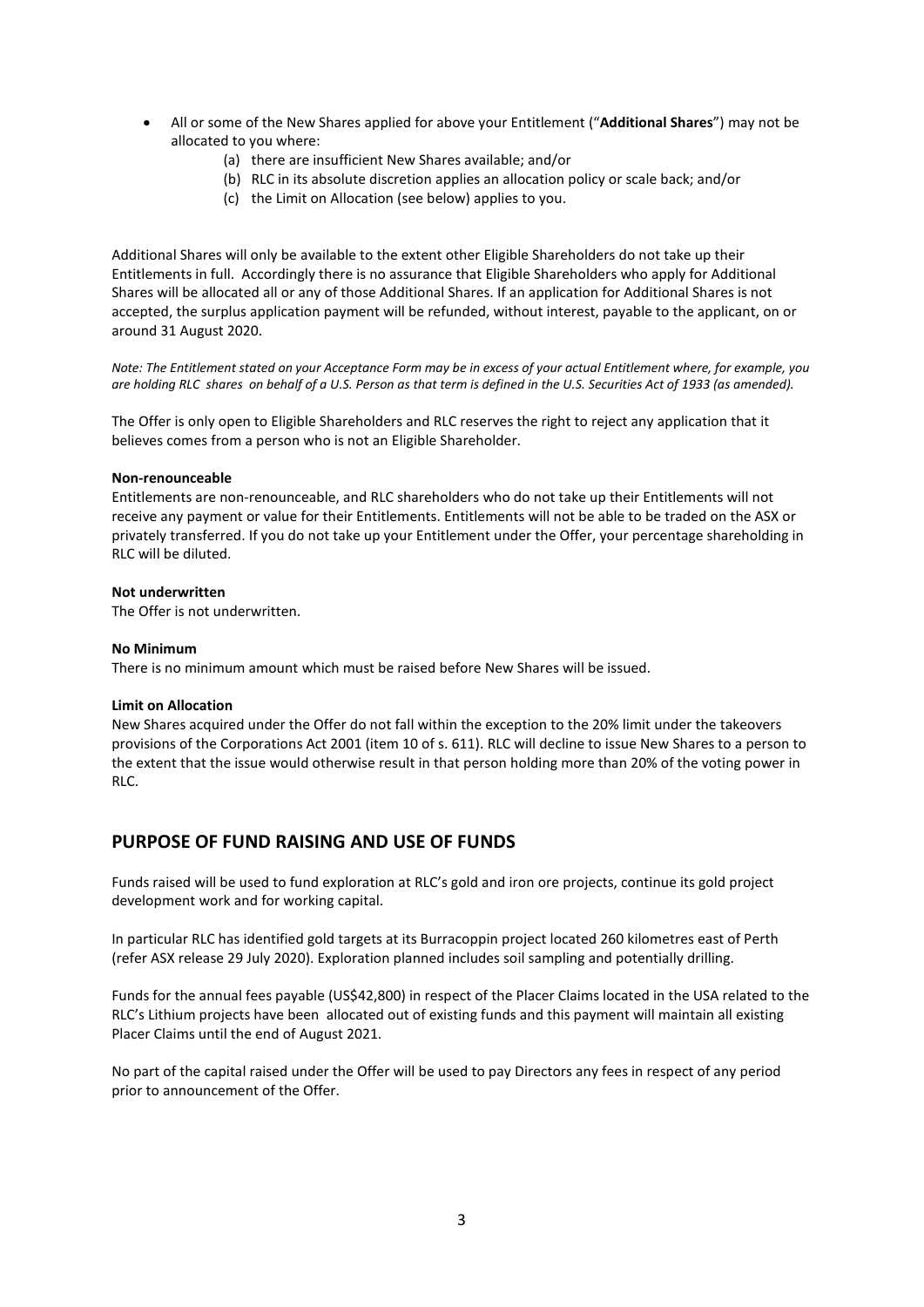# **OFFER PRICE**

The Offer Price of 1 cent per New Share has been determined by the Directors having regard to:

- (a) the prices at which RLC shares have traded in the last month (being between 0.4 cents and 1.6 cents)
- (b) recent trading volumes; and
- (c) the general volatility in the current market.

The closing price on 30 July 2020 was 0.7 cents.

The Offer comprises 100,399,830 shares (representing 20% of the expanded capital) at 1 cent per share and will imply a market capitalisation of \$5.0 million in the event that the Offer is fully subscribed.

# **KEY RISKS**

# **Exploration**

At all RLC's prospects the potential quantity and grade of any mineralization is conceptual in nature, there has been insufficient exploration to define a Mineral Resource, and it is uncertain if further exploration will result in the determination of a Mineral Resource.

### **Exploration and Mining Licences**

In Australia, the renewal of tenements upon expiry of their current term and the granting of applications for exploration licences are subject to Ministerial approval. A number of the gold targets at the Burracoppin Gold project are located on ground that is under applications E70/5467 and E70/5544 (refer ASX release 29 July 2020). Applications may not result in tenements being granted and tenements may not be renewed or fines may be levied if the minimum expenditure commitment for a tenement has not been met. Non-approval or delay in the approval process could have a negative impact on exploration conducted by RLC as well as the Company's share price.

In the USA on Federal lands mining and placer claims are renewed each year on September  $1<sup>st</sup>$  by paying the requisite fees.

### **Constraints on Exploration Activities**

There is a risk that the carrying out of any exploration programme may be delayed or prevented or the costs may be increased by factors such as:

- adverse weather conditions over a prolonged period;
- unavailability of suitable equipment;
- unavailability of suitable contractors;
- delay or failure to obtain consents or approvals necessary for the conduct of exploration and mining or failure or delay to satisfy the conditions of any such consents or approvals unanticipated operational and technical difficulties encountered in survey, sampling, drilling and production activities; or
- the proximity of endangered flora or fauna or aboriginal sites of significance or heritage sites.

### **Native Title and other forms of Land Tenure that overly State or Crown ownership of Minerals**

Native Title Claims have the potential to cause significant delays to exploration in Australia. From a practical perspective, the key risks that arise in relation to native title are that:

first, there may be considerable delays experienced in seeking and obtaining the agreement of registered native title claimants or holders (or an arbitral body, if this proves necessary) to the granting of an exploration or mining tenement, where this is required by the "future act" requirements of the Native Title Act;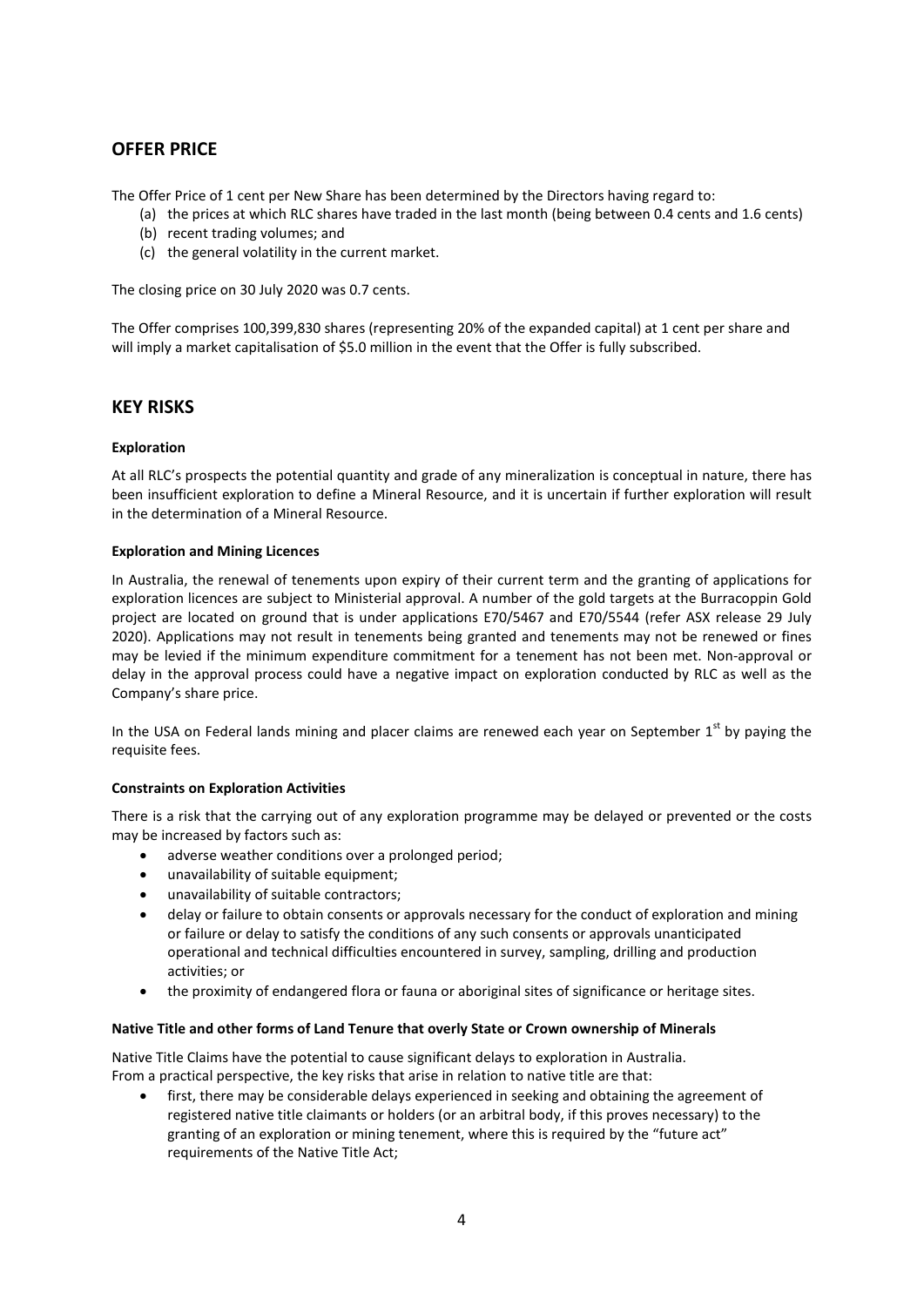- second, in some limited cases it is possible that agreement may not be reached with registered native title claimants or holders in relation to the granting of an exploration or mining tenement, or that an arbitral body may determine that an exploration or mining tenement should not be granted; and
- Third, the conditions to which such an agreement is subject may be onerous, particularly in relation to the payment of compensation or the management of places and items of Aboriginal cultural heritage significance.

The potential also exists for further Native Title Claims to be lodged over any existing or future tenement area.

There are no Indian Lands that affect the claims located in Nevada, USA.

### **Aboriginal Significant Sites and other forms of Cultural Heritage and Protected Sites**

The State of Nevada has legislation that obliges exploration and mining companies to identify and protect sites of cultural and heritage significance.

Australian Commonwealth and State Legislation oblige RLC to identify and protect sites of significance to Aboriginal custom and tradition.

From a practical perspective, the key risks that arise in relation to cultural heritage protection are that:

- there may be considerable delays experienced in obtaining the consent of representative bodies or administering authorities (where applicable) to carry out exploration activities on land that has cultural and or heritage significance, which delays could impact upon project timing;
- consent, if granted, may be granted subject to onerous conditions; and
- consent may not be obtained, and will not be able to be obtained if RLC's activities would result in the destruction of an item of Aboriginal cultural heritage significance.

#### **Share Market Risks**

Share market conditions may affect listed securities regardless of operating performance. Share market conditions are affected by many factors such as:

- general economic outlook;
- movements in, or outlook on, interest rates and inflation rates;
- currency fluctuations;
- commodity prices;
- changes in investor sentiment towards particular market sectors; and
- the demand for, and supply of, capital.

Investors should recognise that once the New Shares are listed on ASX, the price of the New Shares may fall as well as rise. Many factors will affect the price of the Shares including local and international stock markets, movements in interest rates, economic conditions and investor sentiment generally.

#### **Government Risk**

Changes in government, monetary policies, taxation and other laws can have a significant influence on the outlook for companies and the returns to investors.

#### **Capital requirements**

The amount to be raised is estimated to cover the costs of limited soil sampling, possibly drilling and general working capital. The Offer does not have a minimum amount to be raised.

Additional capital will be sought as required, particularly if results of exploration provide opportunity to conduct substantial drill programs and the Company determines sole funding would provide better returns for shareholders than funding such activity by farming-out project equity under joint venture terms should they be offered.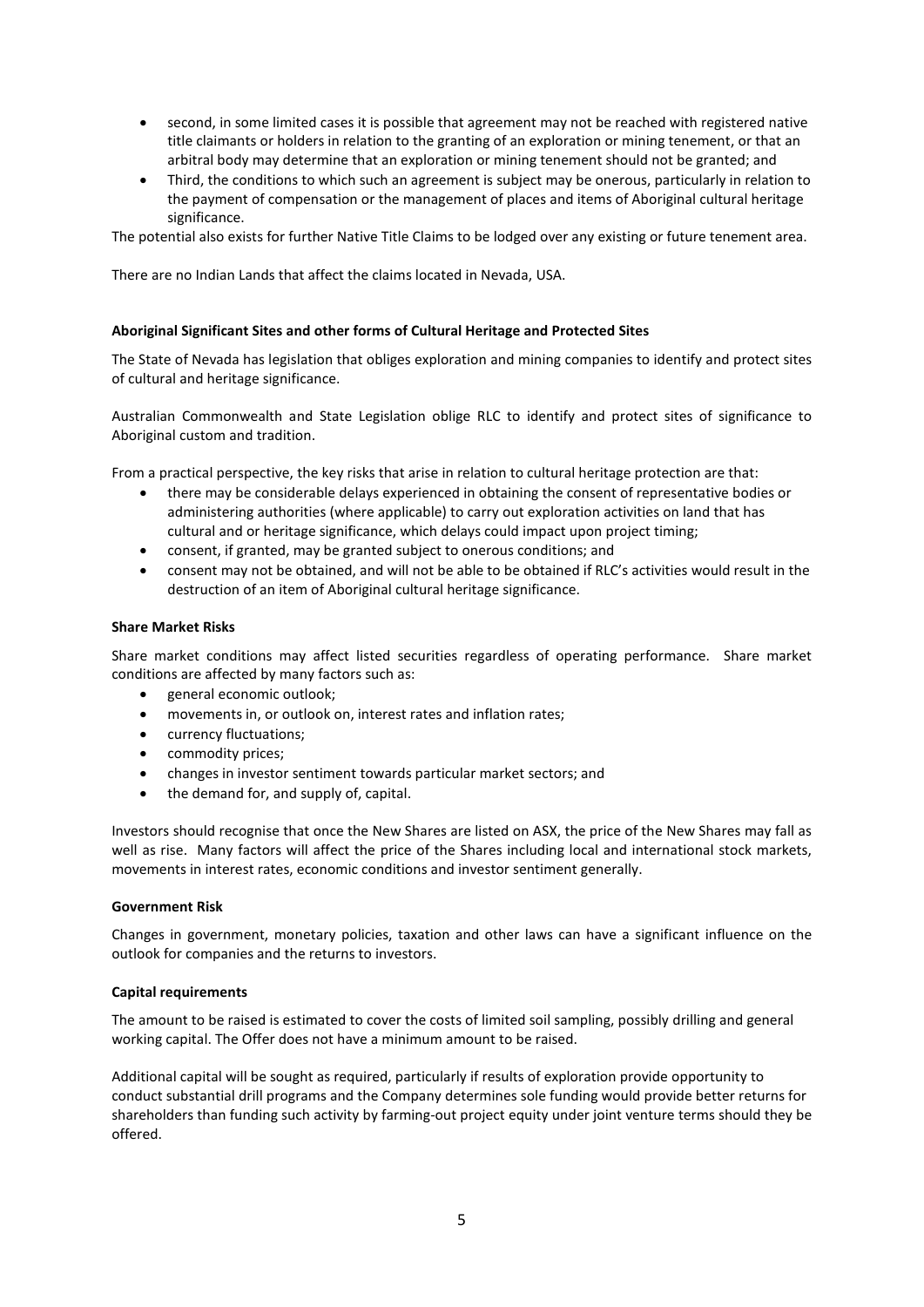# **HOW TO APPLY**

This Booklet and your personalised Application Form will have been sent to you either by email or by mail on Monday 10 August 2020.

You can also obtain this Booklet and your Acceptance Form from www.reedylagoon.com.au.

### **1. PLEASE READ CAREFULLY THE CHAIRMAN'S LETTER, IMPORTANT INFORMATION, THE ACCEPTANCE FORM AND OTHER PUBLIC INFORMATION MADE AVAILABLE**

The Offer is not being made under a prospectus or product disclosure statement. Instead, the Offer is being made pursuant to provisions of the Corporations Act 2001 (Cth) that allow entitlement offers to be offered by providing certain updates and confirmations to the market. Accordingly, before applying for New Shares you should carefully read and understand the publicly available information on RLC and the Offer, including this Booklet, RLC's 2019 Annual Report and other announcements that have been made available at www.reedylagoon.com.au or www.asx.com.au.

# **2. CONSIDER THE ENTITLEMENT OFFER IN LIGHT OF YOUR PARTICULAR INVESTMENT OBJECTIVES AND CIRCUMSTANCES**

If you have any queries or are uncertain about any aspect of the Offer, consult with your stockbroker, accountant or other professional adviser.

Please ensure that you review carefully the "**Key Risks**" section.

### **3. APPLY FOR NEW SHARES**

If you want to apply for New Shares, you must either (a) pay your application payment via BPAY® or (b) if paying by cheque, bank draft or money order, complete and return the Acceptance Slip at the bottom of the Acceptance Form together with your payment pursuant to the instructions that are set out on the Acceptance Form.

#### **Payment by BPAY®**

For Eligible Shareholders wishing to pay by BPAY® (*only available to Eligible Shareholders who hold an account with an Australian financial institution that supports BPAY®*):

- Please follow the instructions on your personalised Acceptance Form (which includes the Biller Code and your unique Reference Number). Your BPAY® payment must be received by no later than 5.00pm (AEST) on Friday 21 August 2020. Applicants should be aware that their own financial institution may impose earlier cut off times with regards to electronic payment, and should therefore take this into consideration when making payment. It is the responsibility of the applicant to ensure that funds submitted through BPAY® are received by this time.
- **If you pay by BPAY®, you do not need to submit an Acceptance Slip.** By making a payment through BPAY®, you will be taken to have completed an application for as many New Shares that your application payment will pay for and to have made the declarations set out in the Acceptance Form.

### **Payment by cheque, bank draft or money order**

Should you wish to pay by cheque, bank draft or money order, then you must complete your Acceptance Slip at the bottom of your Acceptance Form in accordance with the instructions set out on that form and return the form accompanied by a cheque, bank draft or money order:

- in Australian currency, drawn on an Australian branch of a financial institution;
- for an amount equal to \$0.01 multiplied by the number of New Shares that you are applying for; and
- made payable to "Reedy Lagoon Corporation Limited" and crossed "Not Negotiable".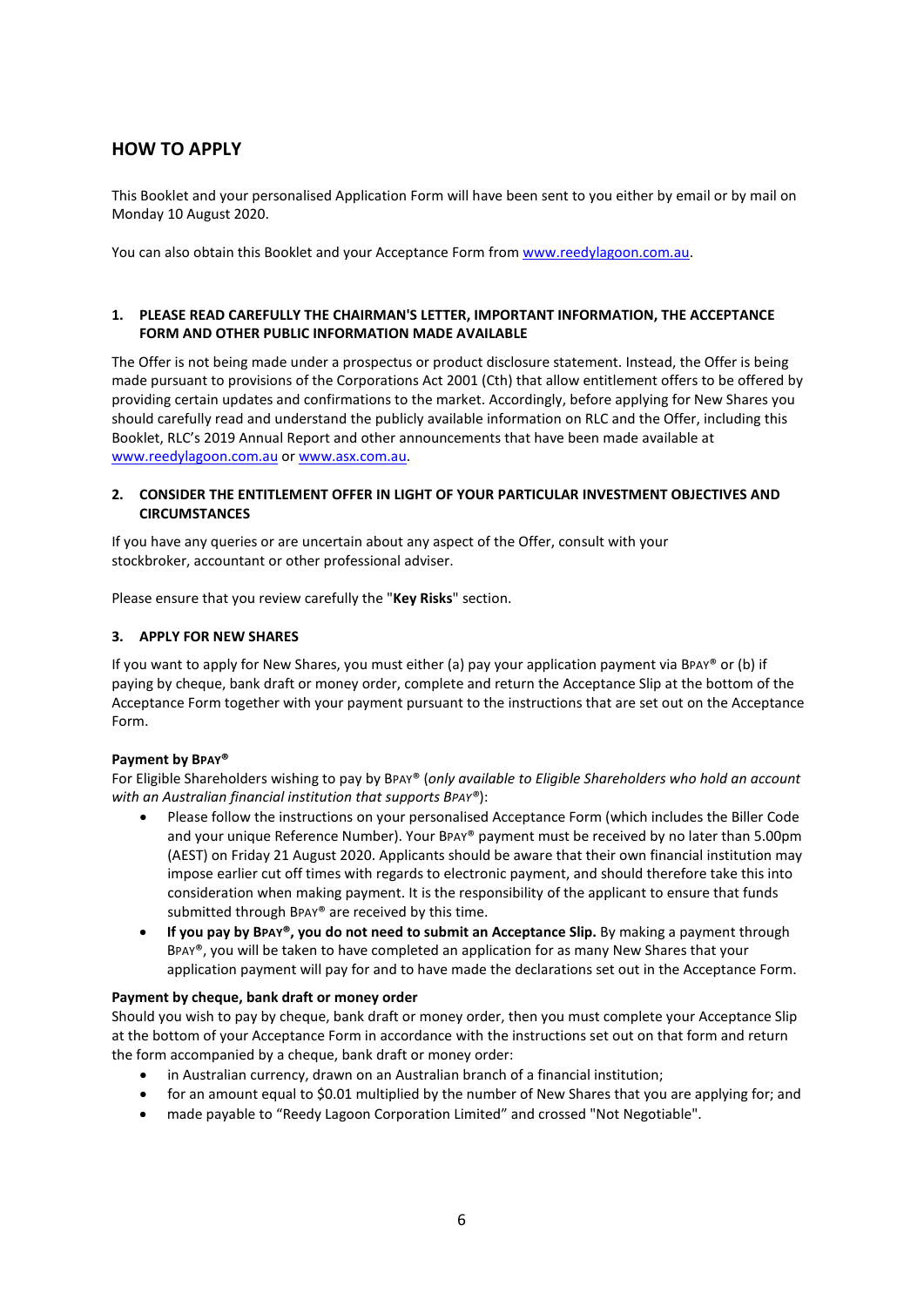### **Terms applicable to all applications for New Shares**

RLC will treat you as applying for as many New Shares as your payment will pay for in full. Amounts received by RLC in excess of your Entitlement will be treated as an application to apply for as many Additional Shares as the excess amount will pay for in full.

Your Entitlement is set out in the personalised Acceptance Form and has been calculated as 1 New Share for every 4 RLC shares you held as at the Record Date of 7.00pm (AEST) on Wednesday 5 August 2020 rounded up to the nearest share. If you have more than one holding of RLC shares you will be sent more than one Acceptance Form and you will have separate Entitlements for each holding.

If you accept and pay for all or part of your Entitlement before the close of the Offer at 5.00pm (AEST) on Friday 21 August 2020, you will be issued your New Shares on Friday 28 August 2020.

If you apply for Additional Shares, then, subject to RLC's absolute discretion to scale-back your allocation of Additional Shares (in whole or part) or otherwise limit your allocation, you will also be issued Additional Shares on 28 August 2020.

RLC reserves the right (in its absolute discretion) to reduce the number of New Shares allocated to Eligible Shareholders (or persons claiming to be Eligible Shareholders) as their Entitlements if their claims prove to be overstated or if they or their nominees fail to provide information to substantiate their claims.

You do not have to pay any brokerage or other transaction costs to RLC on the issue of New Shares.

Any application payment received for more than your final allocation of New Shares (if \$1.00 or more) will be refunded on or around 31 August 2020. No interest will be paid on any application payment received or refunded.

Cash payments will not be accepted. Receipts for payment will not be issued.

### **4. IF YOU DO NOT WISH TO TAKE UP THE OFFER**

If you do not wish to take up the Offer, you can simply do nothing.

At the Offer close date, 5.00pm (AEST) on Friday 21 August 2020, if you have not made a payment through BPAY® for which RLC has received payment nor completed an Acceptance Slip and returned it with application payment to the Registry at the address below, then your Entitlement and the offer of Additional Shares will lapse.

 Entitlements are non-renounceable, and RLC shareholders who do not take up their Entitlements will not receive any payment or value for their Entitlements. Entitlements will not be able to be traded on the ASX or privately transferred.

### **5. MAIL OR DELIVERY**

To participate in the Offer, your application payment must be received by no later than 5.00pm (AEST) on Friday 21 August 2020. If not paying by BPAY®, your completed Acceptance Slip, together with application payment, should be mailed using the reply paid envelope provided with this Booklet, or mailed to:

Reedy Lagoon Corporation Limited C/- Link Market Services Limited GPO Box 3560 Sydney, NSW 2001

Due to the current disruptions to postal deliveries we recommend that you pay by BPay.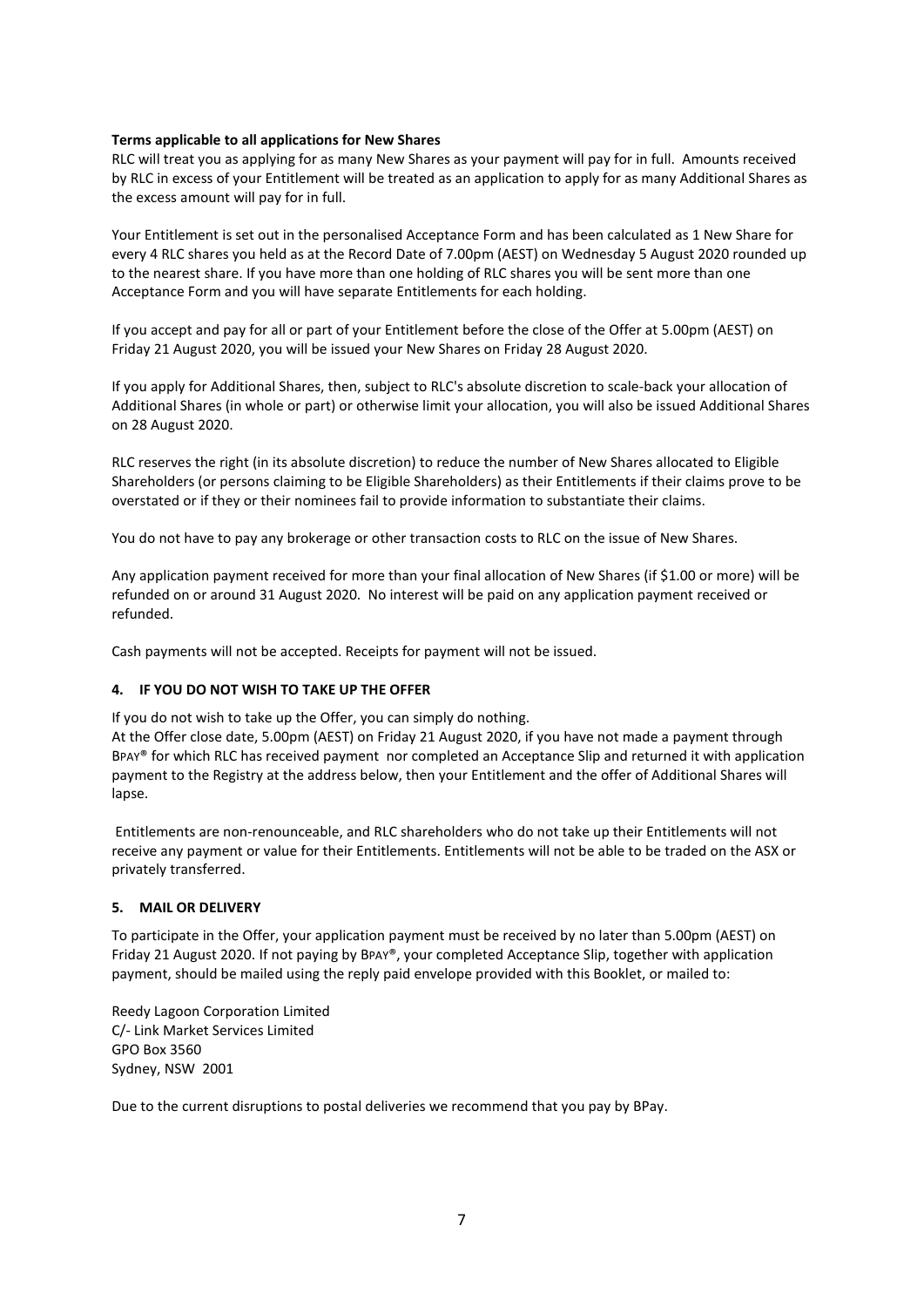# **IMPORTANT INFORMATION**

This Booklet has been prepared by RLC. The Booklet is dated 31 July 2020.

The information in this report that relates to Exploration Results is based on information compiled by Geof Fethers who is a member of the Australian Institute of Mining and Metallurgy (AusIMM). Geof Fethers is a director of the Company and has sufficient experience which is relevant to the style of mineralisation and type of deposit under consideration and to the activity which he is undertaking to qualify as a Competent Person as defined in the 2012 Edition of the Australasian Code for the Reporting of Exploration Results, Mineral Resources and Ore Reserves (the JORC Code). Geof Fethers consents to the inclusion in the report of the matters based on his information in the form and context in which it appears. Where Exploration Results have been reported in earlier RLC ASX releases referenced in this report, those releases are available to view on the INVESTORS page of reedylagoon.com.au. The Company confirms that it is not aware of any new information or data that materially affects the information included in those earlier releases. The Company confirms that the form and context in which the Competent Person's findings are presented have not been materially modified from the original market announcement.

No party other than RLC has authorised or caused the issue of this Booklet, or takes responsibility for, or makes any statements, representations or undertakings in this Booklet.

You should read this Booklet carefully and in its entirety before deciding to invest in New Shares or Additional New Shares. In particular you should consider the risk factors outlined in the Key Risks section that could affect the performance of RLC or the value of an investment in RLC.

The past performance of RLC, and the past share price of RLC should not be relied upon as (and is not) an indication of future performance.

### **1. NOT INVESTMENT ADVICE**

The Offer to which this Booklet relates complies with the requirements of section 708AA of the Corporations Act as notionally modified by Australian Securities and Investments Commission (**ASIC**) Corporations (Non-Traditional Rights Issues) Instrument 2016/84.

The Booklet is not a prospectus under the Corporations Act and has not been lodged with ASIC.

The Booklet is not financial product advice and does not purport to contain all the information that you may require to evaluate a possible application for New Shares. This Booklet does not take into account the investment objectives, financial situation or needs of you or any particular investor. You should conduct your own independent review, investigation and analysis of RLC shares the subject of the Offer. You should obtain any professional advice you require to evaluate the merits and risks of an investment in RLC before making any investment decision based on your investment objectives.

### **You should also consider the "Key Risks" section.**

### **2. ELIGIBLE SHAREHOLDERS**

Eligible Shareholders are those who:

- (a) are the registered holder of RLC shares at 7.00pm (AEST) on Wednesday 5 August 2020 (the "**Record Date**");
- (b) have a registered address in Australia or New Zealand;
- (c) are not in the United States or a U.S. Person or acting for the account or benefit of a U.S. Person; and
- (d) are eligible under all applicable securities laws to receive an offer under the Offer.

The Offer is not being extended to any RLC shareholder with a registered address outside Australia and New Zealand (see Section 8 below).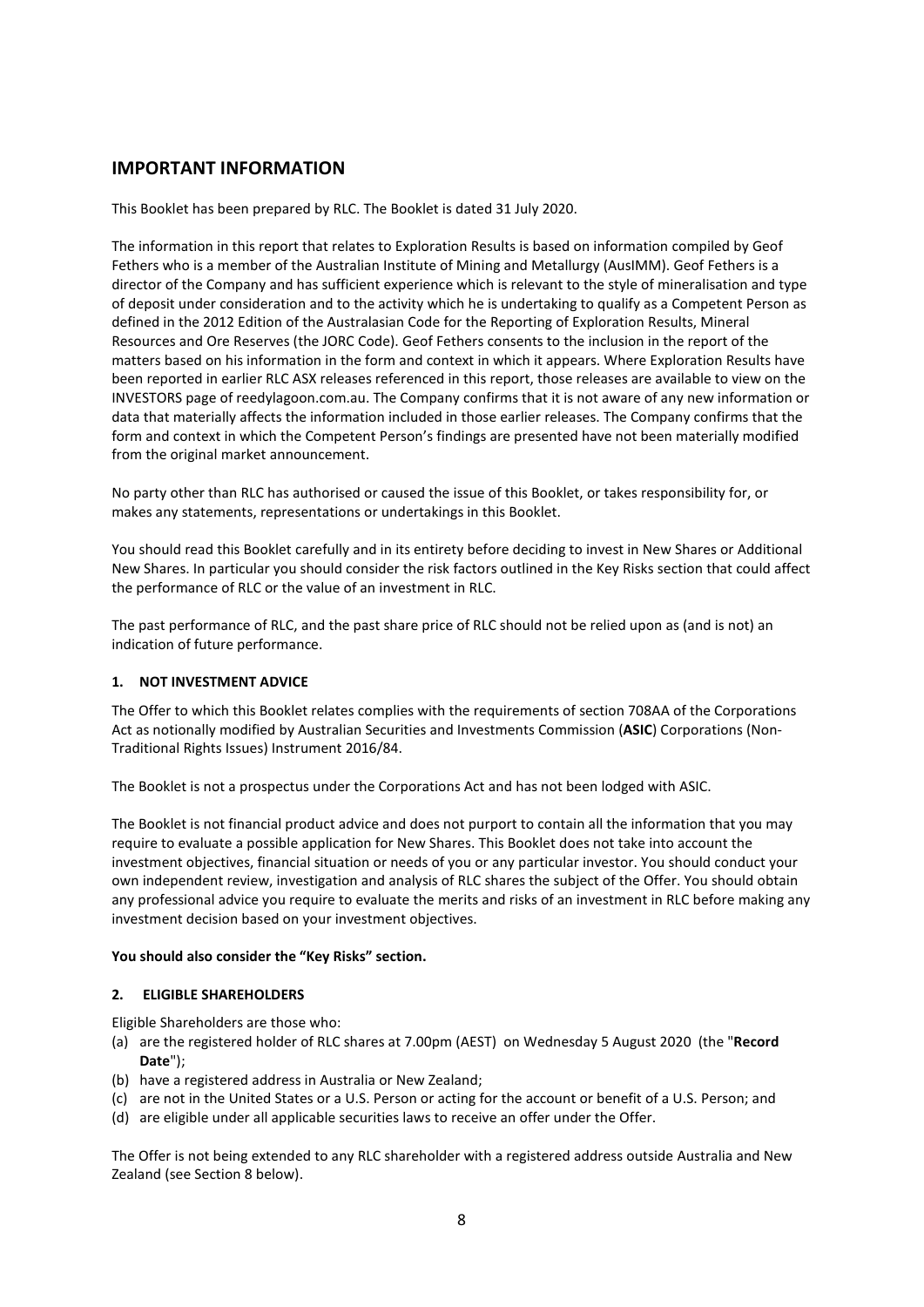# **3. OFFER JURISDICTIONS**

This Booklet is not intended to and does not constitute an offer of securities in any jurisdiction in which, or to any person to whom it would not be lawful to make such an offer and no action has been taken to register shares of RLC or otherwise permit a public offering of the shares in any jurisdiction outside of Australia and New Zealand. Your BPAY® payment or return of the Acceptance Slip with application payment shall be taken by RLC to constitute a representation by you that there has been no breach of any such laws. Eligible Shareholders who are nominees, trustees or custodians are therefore advised to seek independent advice as to how to proceed.

The distribution of this document outside Australia and New Zealand may be restricted by law. Persons who come into possession of this document should seek advice on and observe any such restrictions. Any failure to comply with such restrictions may constitute a violation of applicable securities laws.

### **New Zealand**

The Offer to Eligible Shareholders who are members of the public in New Zealand is being made in reliance on an exemption under the New Zealand Securities Act 1978 (the Securities Act (Overseas Companies) Exemptions Notice 2013 (New Zealand). This document is not a prospectus or investment statement under New Zealand law and has not been registered, filed with or approved by any New Zealand regulatory authority or in accordance with the New Zealand Securities Act 1978, New Zealand Financial Markets Conduct act 2013 or any other relevant law in New Zealand. This document may not contain all the important information that an investment statement or a prospectus under New Zealand law is required to contain.

#### **United States**

This Booklet does not constitute an offer of shares for sale in the United States, or to any person that is or is acting for the account or benefit of any U.S. Person, or in any other place in which, or to any person to whom, it would not be lawful to make such an offer.

The offering of New Shares in the Offer has not been, and will not be, registered under the US Securities Act 1933 (as amended) and may not be offered, sold or resold in, or to persons in, the United States, or any other place in which, or to any person to whom, it would not be lawful to make such an offer or grant, except in accordance with an available exemption from registration and applicable state securities laws.

### **4. GOVERNING LAW**

This Booklet, the Offer and the contracts formed on return of the Acceptance Form are governed by the laws applicable in Victoria, Australia. Each RLC shareholder who applies for New Shares submits to the jurisdiction of the courts of Victoria, Australia.

### **5. FUTURE PERFORMANCE**

This Booklet contains certain forward-looking statements. The words "anticipate", "believe", "except", "project", "forecast", "estimate", "likely", "intend", "should", "could", "may", "target", "plan" and other similar expressions are intended to identify forward-looking statements. Indications of, and guidance on, future earnings and financial position and performance are also forward looking statements. Such forward-looking statements are not guarantees of future performance and involve known and unknown risks, uncertainties and other factors, many of which are beyond the control of RLC, and its officers, employees, agents and associates, that may cause actual results to differ materially from those expressed or implied in such statements. Actual results, performance or outcomes may differ materially from any projections and forward-looking statements and the assumptions on which those assumptions are based. You should not place undue reliance on forward looking statements and neither RLC nor any of its directors, employees, servants, advisers or agents assume any obligation to update such information.

An investment in New Shares is subject to investment and other known and unknown risks, some of which are beyond the control of RLC. Except as and to the extent required by law, RLC does not guarantee any particular rate of return or the performance of RLC nor does it guarantee the repayment of capital from RLC or any particular tax treatment. You should have regard to the "**Key Risks**" section.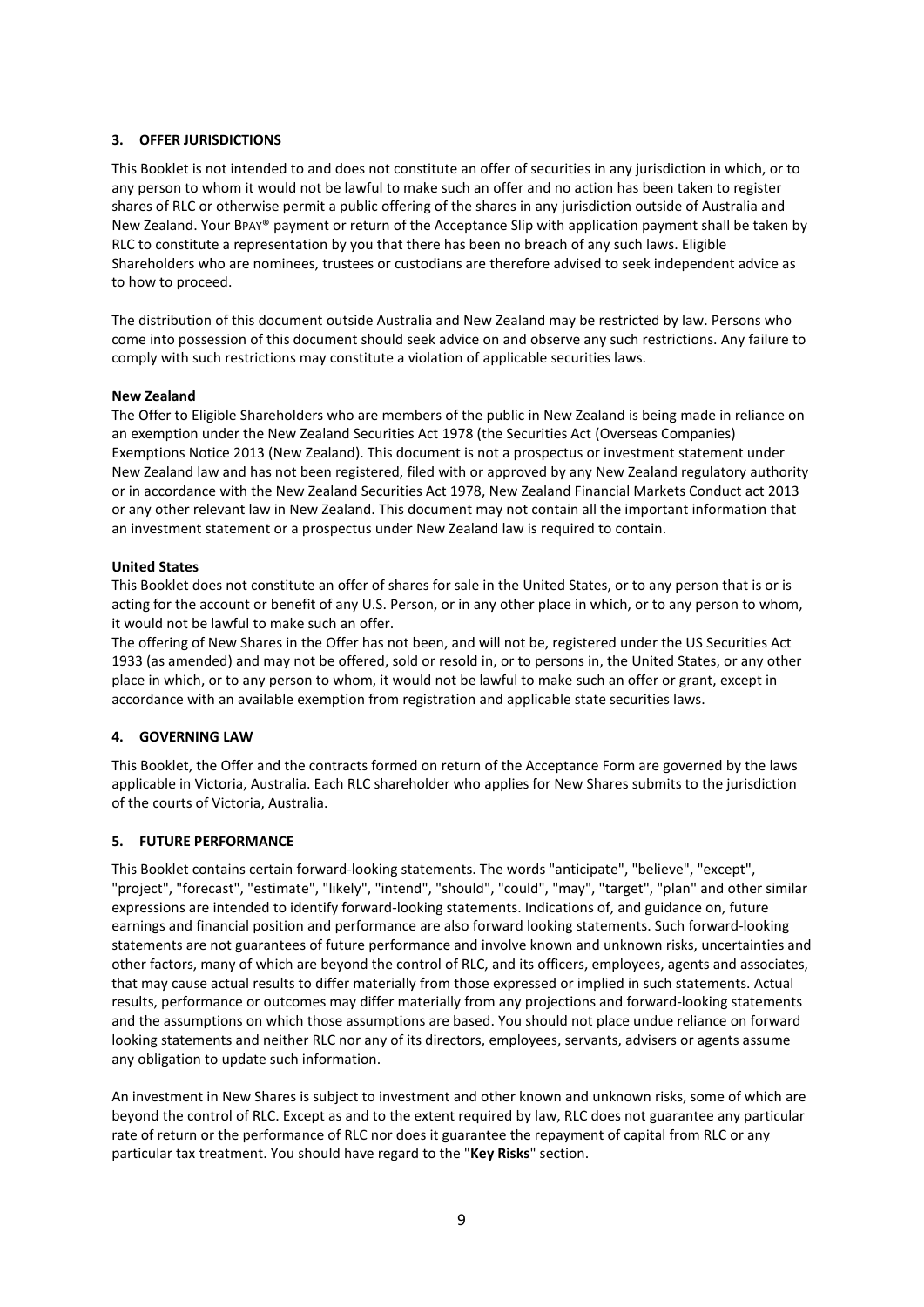# **6. TAXATION**

Taxation implications will vary depending upon the individual circumstances of Eligible Shareholders. You should obtain your own professional advice before deciding whether to invest in New Shares.

# **7. FINANCIAL DATA**

Unless otherwise stated, all dollar values are in Australian dollars (A\$).

# **8. OVERSEAS SHAREHOLDERS**

RLC has decided that it is unreasonable to make offers under the Offer to RLC shareholders with registered addresses outside Australia and New Zealand having regard to the number of RLC shareholders in those places, the number and value of the securities they would be offered and the cost of complying with the legal and regulatory requirements in those places.

# **9. NOMINEES**

The Offer is being made to all shareholders on the register of the Company at 7:00pm (AEST) on Wednesday 5 June 2020 with an address in Australia or New Zealand. It is not being made to shareholders whose address is outside Australia or New Zealand. The Offer is not being made to any person who is a U.S. Person or a person acting for the account or benefit of a U.S. Person. The Company is not required to determine whether or not any registered holder is acting as a nominee or the identity or residence of any beneficial owners of RLC Shares.

Where any holder is acting as a nominee for a foreign person, that holder, in dealing with its beneficiary, will need to assess whether indirect participation by the beneficiary in the Retail Entitlement Offer is compatible with applicable foreign laws. Any person in the United States or any person that is or is acting for the account or benefit of a U.S. Person with a holding through a nominee may not participate in the Offer and the nominee must not apply for any New Shares on behalf of that person or send any materials into the United States or to any person it knows to be a U.S. Person.

# **10. OPTIONHOLDERS**

Optionholders will not be entitled to participate in the Offer unless they:

- have become entitled to exercise their options and do so prior to the Record Date: and
- have become a registered holder of RLC shares at 7.00 pm (AEST) on the Record Date.

# **11. DISCLAIMER OF REPRESENTATIONS**

No person is authorised to give any information, or to make any representation in connection with the Offer that is not contained in this Booklet or an ASX Release made by the Company. Any information or representation that is not in this Booklet or an ASX Release made by the Company may not be relied on as having been authorised by RLC or its related bodies corporate in connection with the Offer.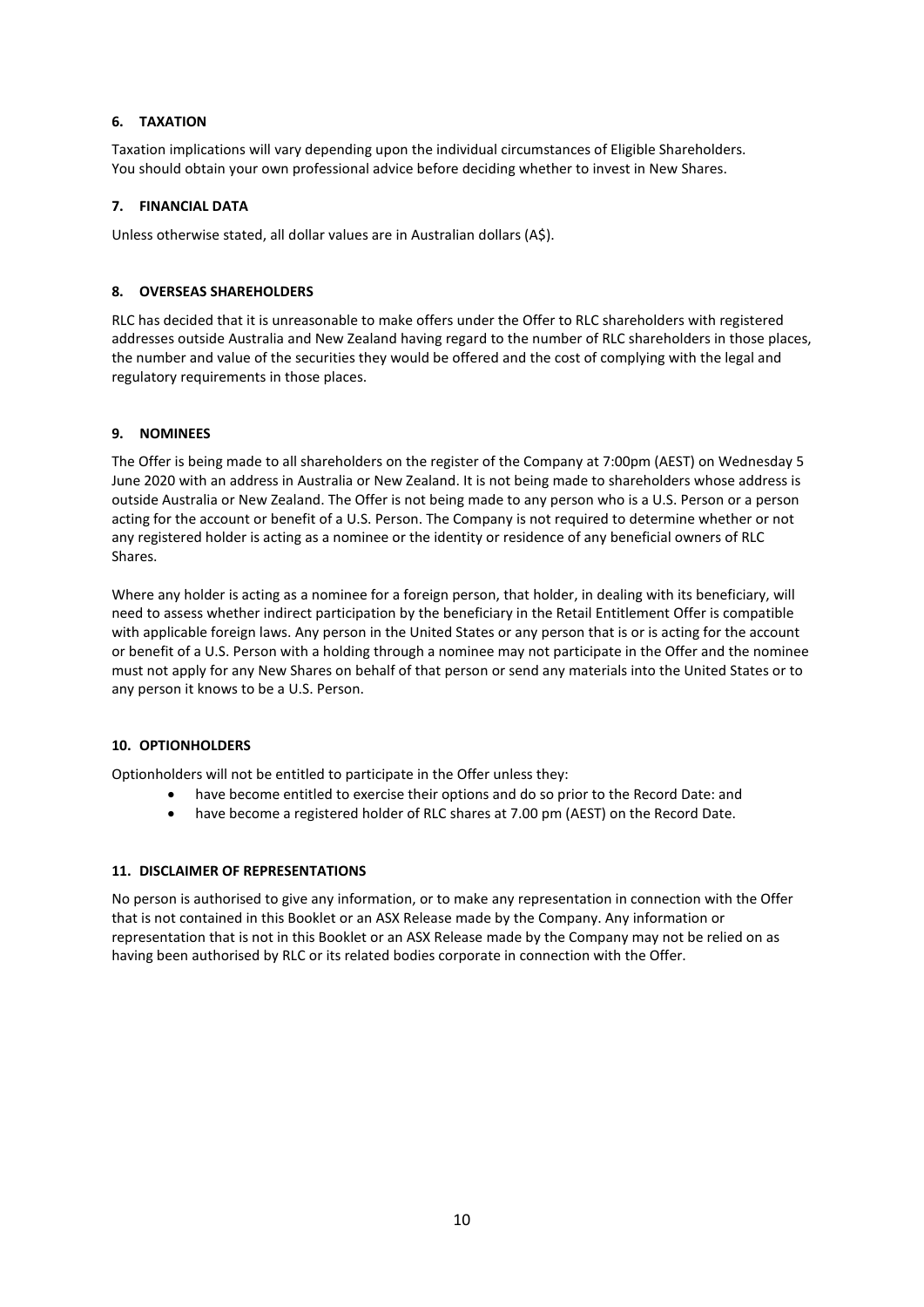

All Registry communications to: Link Market Services Limited Locked Bag A14 Sydney South NSW 1235 Australia

Telephone: 1300 554 474 From outside Australia: +61 1300 554 474

ASX Code: RLC

ABN 41 006 639 514 Website: www.linkmarketservices.com.au

#### **SRN/HIN:**

#### **Entitlement Number:**

**Number of Shares held as at the Record Date, 7:00pm (AEST) on 5 August 2020:**

**Entitlement (on a 1 Share for 4 Shares basis):**

**Offer Closes**

**5:00pm (AEST): Friday, 21 August 2020**

. . . . . . . . . . . . . . .

# **ACCEPTANCE FORM**

As an Eligible Shareholder you have been offered ordinary shares in Reedy Lagoon Corporation Limited ("RLC") at 1 cent (\$A0.01) per Share. Under the Offer you can apply for any number of Shares, but you are only guaranteed to be allocated your Entitlement (shown above) and all or some of the Shares you apply for above your Entitlement ("Additional Shares") may not be allocated to you ( see overleaf for more details).

**Important:** The Offer is explained in the Booklet. Before applying for Shares you should carefully read the Booklet. The Booklet is available from www.reedylagoon.com.au. If you do not have a paper copy of the Booklet, you can obtain a paper copy at no charge by calling the RLC Offer Information line on 1300 554 474 (within Australia) or +61 1300 554 474 (from outside Australia).

### **HOW TO ACCEPT OFFER**

If you wish to apply for Shares you have 2 options:

#### **OPTION 1: PAY BY Bpay®**



. . . . . . . . . . . . . . .

**Biller Code:** 327197 **Ref:**

**Telephone & Internet Banking – Bpay®**

Contact your bank or financial institution to make this payment from your cheque, savings, debit or transaction account. More info: www.bpay.com.au ® Registered to Bpay Pty Ltd ABN 69 079 137 518

**If you make payment by BPAY® you do not need to return the Acceptance Slip below.**

By paying by BPAY® you will be deemed to be applying for as many Shares as your application payment will pay for.

Payment must be received via BPAY® before the Offer closes (see above). You should check the processing cut-off time for BPAY® transactions with your bank, credit union or building society to ensure your payment will be received by the Registry in time.

| OPTION 2: LODGE THE ACCEPTANCE SLIP AND PAY BY CHEQUE, BANK DRAFT OR MONEY ORDER.<br>If paying by cheque, bank draft or mone, order, you must complete and return the Acceptance Slip below together with your application payment. No signature is required on the<br>Acceptance Slip. By paying with chose bank maft or money order you will be deemed to have applied for as many Shares as your application payment will pay for.<br>The Acceptance Slip with your application provient pust be received by the Registry before the Offer closes (see above).<br>See overleaf for instructions on how to complete in Acceptance Slip below if you wish to use Option 2. |                                                                                                                                                                                                                                                                             |                       |                                |  |
|-----------------------------------------------------------------------------------------------------------------------------------------------------------------------------------------------------------------------------------------------------------------------------------------------------------------------------------------------------------------------------------------------------------------------------------------------------------------------------------------------------------------------------------------------------------------------------------------------------------------------------------------------------------------------------|-----------------------------------------------------------------------------------------------------------------------------------------------------------------------------------------------------------------------------------------------------------------------------|-----------------------|--------------------------------|--|
|                                                                                                                                                                                                                                                                                                                                                                                                                                                                                                                                                                                                                                                                             | ACCEPTANCE SLIP FOR THE SOLE USE OF THE SHAREHOLDER AND HOLDING RECORDED ABOVE.                                                                                                                                                                                             |                       |                                |  |
| <b>REEDY</b><br>Please detach this Acceptance Slip and enclose with payment if paying by cheque, bank draft or money order                                                                                                                                                                                                                                                                                                                                                                                                                                                                                                                                                  |                                                                                                                                                                                                                                                                             |                       |                                |  |
|                                                                                                                                                                                                                                                                                                                                                                                                                                                                                                                                                                                                                                                                             | <u> IIII IIIII IIIII IIIII IIII</u>                                                                                                                                                                                                                                         | SRN/HIN:              |                                |  |
| <b>LAGOO!</b><br>ABN 41 006 639 514                                                                                                                                                                                                                                                                                                                                                                                                                                                                                                                                                                                                                                         |                                                                                                                                                                                                                                                                             |                       | <b>Entitlement Number:</b>     |  |
| Number of Shares applied for<br>A                                                                                                                                                                                                                                                                                                                                                                                                                                                                                                                                                                                                                                           | <b>B</b> <sup>A</sup> Amount Payable                                                                                                                                                                                                                                        |                       |                                |  |
|                                                                                                                                                                                                                                                                                                                                                                                                                                                                                                                                                                                                                                                                             |                                                                                                                                                                                                                                                                             |                       |                                |  |
| $\mathbf c$                                                                                                                                                                                                                                                                                                                                                                                                                                                                                                                                                                                                                                                                 | PLEASE INSERT CHEQUE, BANK DRAFT OR MONEY ORDER DETAILS - Cheques, both diafts or money orders must be drawn on an Australian branch of a financial<br>institution in Australian currency, made payable to "Reedy Lagoon Corporation Limited" and crossed "Not Negotiable". |                       |                                |  |
| Drawer<br><b>Cheque Number</b>                                                                                                                                                                                                                                                                                                                                                                                                                                                                                                                                                                                                                                              | <b>BSB Number</b>                                                                                                                                                                                                                                                           | <b>Account Number</b> | Amount of Cheque (see B above) |  |
|                                                                                                                                                                                                                                                                                                                                                                                                                                                                                                                                                                                                                                                                             |                                                                                                                                                                                                                                                                             |                       | A\$                            |  |
| <b>CONTACT DETAILS - Telephone Number</b><br>D                                                                                                                                                                                                                                                                                                                                                                                                                                                                                                                                                                                                                              | Telephone Number - After Hours                                                                                                                                                                                                                                              | Contast Name          |                                |  |
|                                                                                                                                                                                                                                                                                                                                                                                                                                                                                                                                                                                                                                                                             |                                                                                                                                                                                                                                                                             |                       |                                |  |
|                                                                                                                                                                                                                                                                                                                                                                                                                                                                                                                                                                                                                                                                             |                                                                                                                                                                                                                                                                             |                       |                                |  |